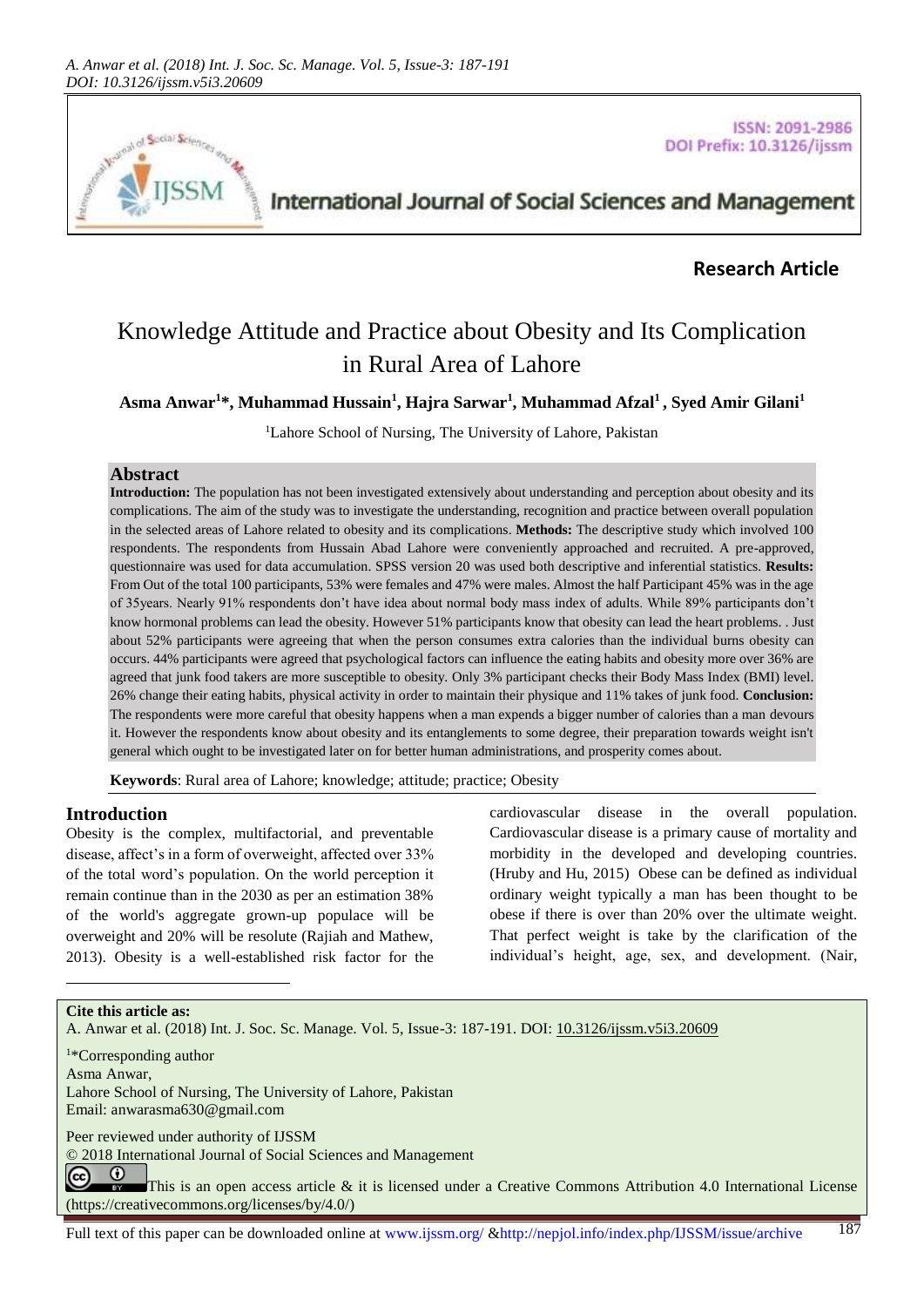[Hanumantappa, Hiremath, Siraj, and](#page-4-0) Raghunath, 2014). Obesity is described by the National Institutes of Health (the NIH) as a BMI (Body Mass Index) of 30 and the sky is the limit from there. (A BMI of 30 is around 30 pounds overweight.) The BMI, a key record for relating body weight to stature, is a man's weight in kilograms (kg) partitioned by their tallness in meters (m) squared Bleich, [Bennett, Gudzune, and](#page-4-1) Cooper, 2012). The aggregate frequency of obesity worldwide has empowered the World Health Organization (WHO) to assign as obesity amongst the most huge overall wellbeing perils. The wellspring of this epidemic is grim way of life high-vitality and high-fat eating routine style, physical apathy and smoking (Hruby and Hu, 2015).

#### *Research Question*

What is the knowledge attitude and believe of community resident related to the obesity and its complication?

#### *Aims of the Study*

This study estimated the knowledge, attitude and practice of resident's people related obesity and its complication.

#### *Significance of the Study*

Many studies have been conducted on obesity and its complication related knowledge, attitude and practices but there are limited studies which have done in the community. The study will help to assess the resident's knowledge, attitude and practice that the residents have good knowledge, attitude and practice to maintain good health. Moreover, study will assess the gap that either resident have the knowledge but not use in practices or either residents have not knowledge that's why resident's practices are poor. This gap will help the organizations in making polices

to improve the residents practices as well as to enhance the knowledge by conducting seminar or teaching session.

#### **Literature Review**

As indicated by an investigation of USA, the obesity will be 85% till 2030. While the advance's of creating obesity in most created nations appear like leveled, however in huge numbers of these nations keeps on expanding, including among youngsters. Also, weight pervasiveness in creating nations is proceeds with increment toward US levels (Schauer et al., 2012).

Pakistan right now positions sixth among the most crowded nations of the world, and its development rate are most elevated in Asia i.e. 2.8%. Late information from both the National Nutrition review (NNS-2011) and Pakistan Demographic and Health Survey (PDHS2012-13) demonstrated a persevering high predominance of undernourishment and pallor among ladies existing together with huge extent of overweight and large ladies. A little scale ponder directed in ladies more than 25 years old living in a low salary group uncovered a higher commonness of 42% overweight and 8% weight among ladies with abdominal area corpulence conveying higher danger of cardiovascular ailment (CVD). Pakistan's National Health Survey (NHS 1990-94) found that the pervasiveness of heftiness for grown-ups between age 25 to 64 from low, center and high SES was 9%, 15% and 27% for rustic zones and 21%, 27% and 42% for urban zones separately [\(Mehboob, Safdar, and](#page-4-2) [Zaheer, 2016\)](#page-4-2).

#### *Conceptual Framework*

Fig. 1 shows the conceptual framework of this study.



Fig. 1: Conceptual framework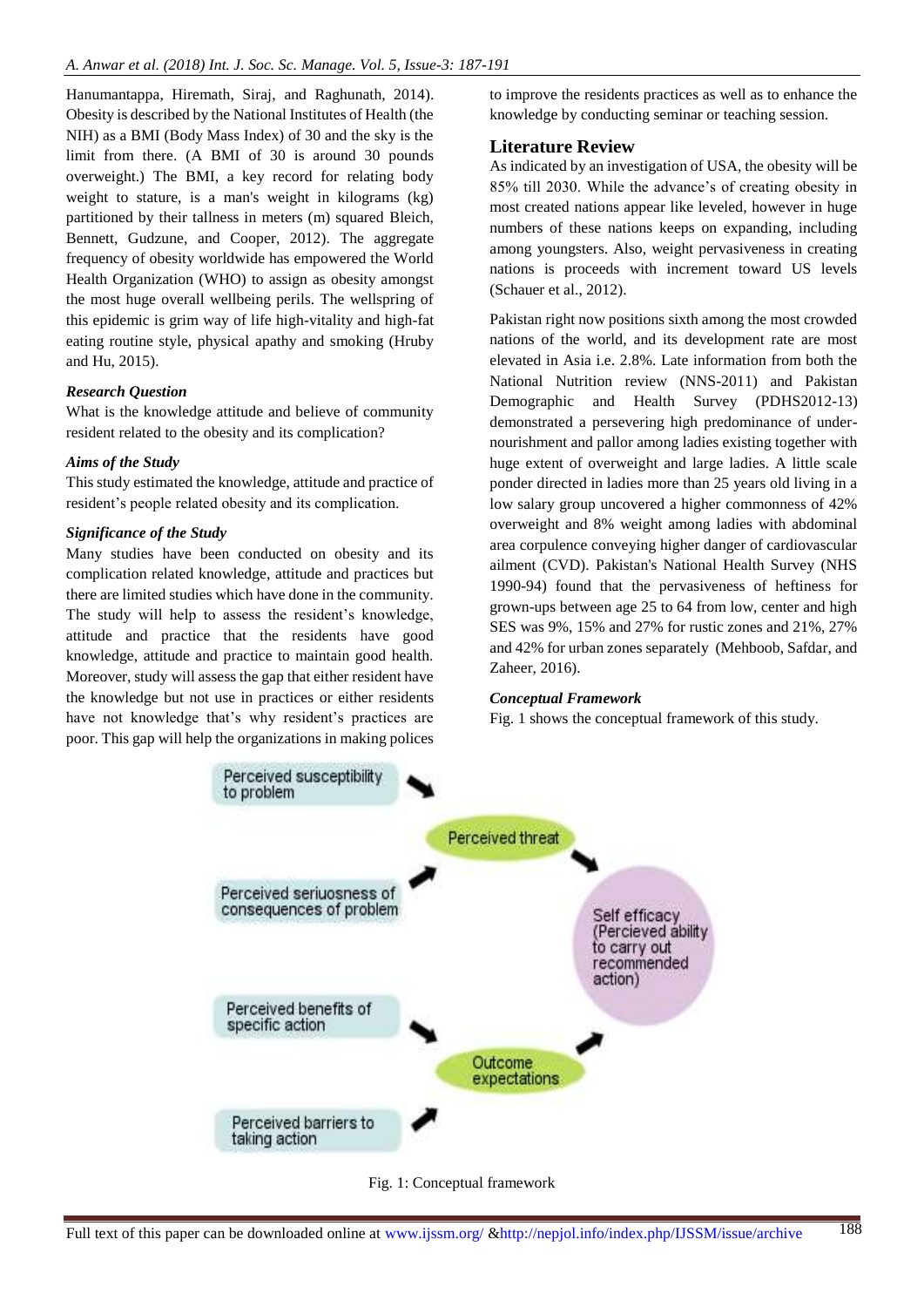The Heath Belief Model will create to clarify the wellbeing conduct and furthermore apply to disease or disorder behavior. As indicated by this model the people are participate in wellbeing practices, for example, safe practices of weight and its complication, an individual needs to see himself as defenseless or helpless to a wellbeing danger. That health danger must be seen as having serious results. The defensive activity that is accessible must be seen as exceeding the apparent cost of the activity. However notwithstanding when individual, see that they could receive a specific game-plan, some trigger may be required to push them vigorously.

## **Methods**

#### *Setting*

The research was conducted in Hussain Abad community.

#### *Research Design*

The study was analytical cross sectional study design.

#### *Population*

The target populations were male and female of Hussain Abad community Lahore

#### *Sampling*

Respondents' selection was 100.

#### *Research Instrument*

A questionnaire was designed for this study to gather data to answer the research questions.

#### *Data Gathering Procedure*

A Close ended questioner was adopted from base line article.

#### *Methods Used to Analyze Data*

Data entry was completed by the primary investigator at SPSS.

#### *Study Timeline*

The data was collected from Sep, 2017 to Jan, 2018.

#### *Ethical Consideration*

The study will be approved and controlled by The Institutional Review Board (IRB) of University of Lahore, the stake holder of Hussain Abad community and The individual consent will also be signed before getting information.

#### **Results**

#### *Demographic Characteristics*

Out of the 100 respondents, 53% of the respondents were females while 47% comprised of men. Almost 50% of the respondents (45%) were in the age gathering of over 35. The greater part of the respondents (54.78%) was accounted for to have their own particular business. Full statistic attributes of respondents are explained in Table 1.

| Demographics                  | Options           | Frequency | Percentage |
|-------------------------------|-------------------|-----------|------------|
|                               | Female            | 53        | 53.0       |
| Gender of participant         | Male              | 47        | 47.0       |
|                               | $<$ 18yrs         | 7         | 7.0        |
| Age of participant            | $18-25$ yrs       | 23        | 23.0       |
|                               | $26-35$ yrs       | 38        | 38.0       |
|                               | $>35$ yrs         | 32        | 32.0       |
|                               | <b>Illiterate</b> | 23        | 23.0       |
| Qualification of participant  | Primary           | 30        | 30.0       |
|                               | Middle            | 31        | 31.0       |
|                               | Matric            | 6         | 6.0        |
|                               | Above             | 10        | 10.0       |
| Monthly income of participant | $<$ 15000-16000   | 5         | 5.0        |
|                               | 25000-26000       | 34        | 34.0       |
|                               | 35000-36000       | 44        | 44.0       |
|                               | 45000             | 17        | 17.0       |
|                               |                   |           |            |

**Table 1**: Demographics of Participants (Age, Gender, Qualification and Monthly Income)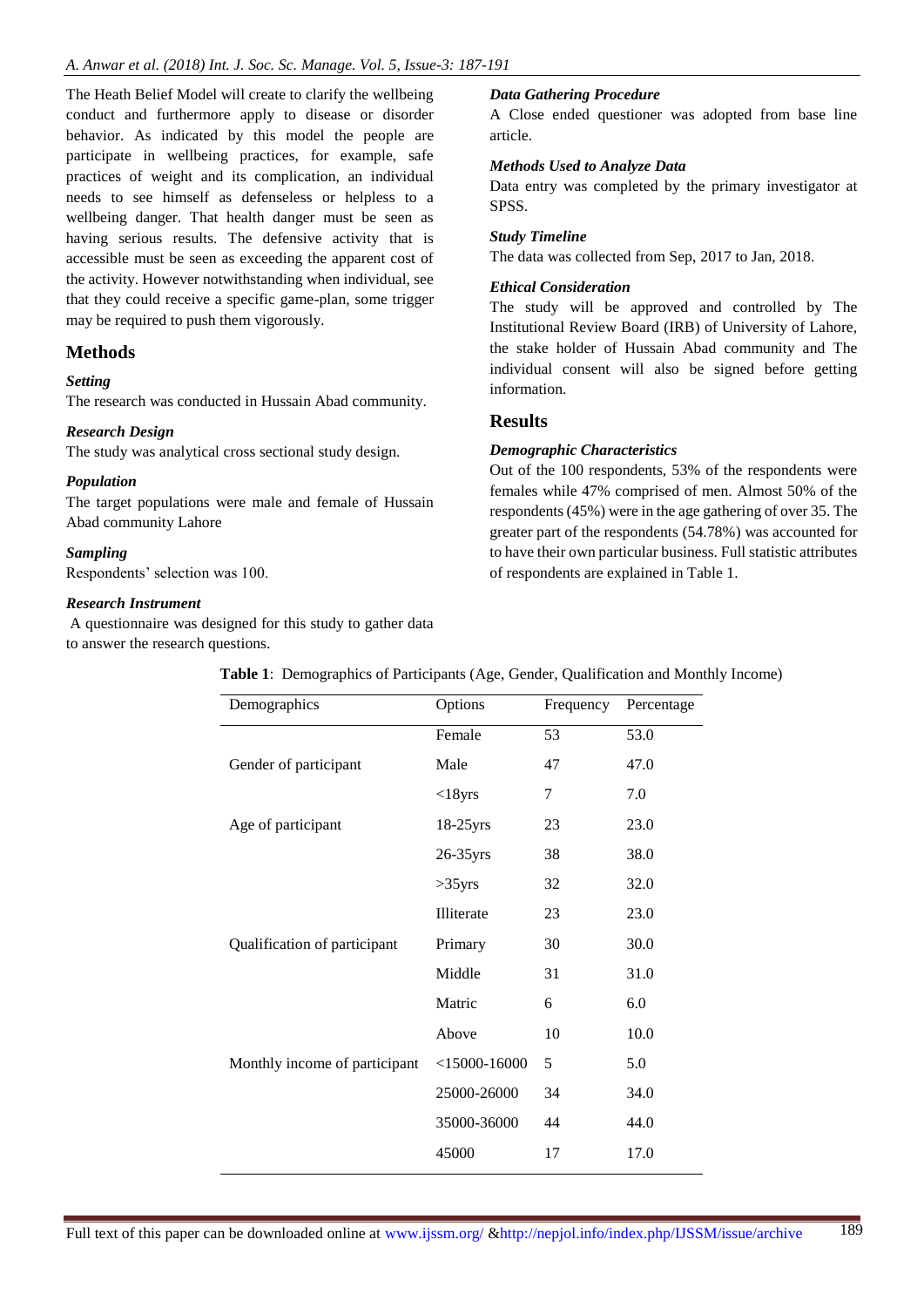#### *Knowledge towards Obesity and Its Complications*

Just about (91%) respondents addressed that they don't have the foggiest idea about the ordinary weight record of a grown-up. While 89% addressed that they don't know hormone issues can prompt heftiness. However 51% respondents do realize that obesity can prompt heart issues. These all are outlined in Table 2.

#### *Attitude towards Obesity and its Complications*

Right around 52% members are concurring that obesity happens when a man expends a greater number of calories

Table 2: Knowledge, Attitude and Practice regarding Obesity and its Complication.

than a man consumes it. 44% members are concur that mental factors likewise impact dietary patterns and heftiness and 36% are concur that garbage sustenance eaters are more inclined to weight. These all are explained in Table 2.

#### *Practice towards Obesity and its Complications*

Just 3% member checks their Body Mass Index (BMI) level. 26% alter their dietary patterns, physical movement so as to keep up your constitution. Furthermore, 11% takes of garbage sustenance. These all are explained in Table 2.

| re 2. Ano modge, i hundre and I factice regarding Cocon j and ho compriediron.<br>Questions         | Options                  | Frequency        | Percentage       |
|-----------------------------------------------------------------------------------------------------|--------------------------|------------------|------------------|
| 1. Do you know the normal body mass index of an<br>adult?                                           | Yes                      | $\overline{9}$   | 9.0              |
|                                                                                                     | $\rm NO$                 | 91               | 91.0             |
| 2. Do you know that hormone problems like<br>hypothyroidism can lead to obesity                     | Yes                      | 11               | 11.0             |
|                                                                                                     | NO                       | 89               | 89.0             |
| 3. Do you know that obesity can lead to heart<br>problems?                                          | Yes                      | 49               | 49.0             |
|                                                                                                     | $\rm NO$                 | 51               | 51.0             |
| 4. Do you agree that obesity occurs when a person<br>consumes more calories than a person burns it? | <b>Strongly Agree</b>    | 28               | 28.0             |
|                                                                                                     | Agree                    | 52               | 52.0             |
|                                                                                                     | Disagree                 | 10               | 10.0             |
|                                                                                                     | <b>Strongly Disagree</b> | 10               | 10.0             |
| 5. Do you agree that psychological factors also<br>influence eating habits and obesity?             | <b>Strongly Agree</b>    | 41               | 41.0             |
|                                                                                                     | Agree                    | 44               | 44.0             |
|                                                                                                     | Disagree                 | 8                | 8.0              |
|                                                                                                     | <b>Strongly Disagree</b> | $\tau$           | 7.0              |
| 6. Do you agree that junk food eaters are more<br>prone to obesity?                                 | <b>Strongly Agree</b>    | 41               | 41.0             |
|                                                                                                     | Agree                    | 36               | 36.0             |
|                                                                                                     | Disagree                 | 7                | 7.0              |
|                                                                                                     | <b>Strongly Disagree</b> | 16               | 16.0             |
| 7. How often do you check your Body Mass Index<br>(BMI) level?                                      | Every time               | 3                | 3.0              |
|                                                                                                     | Most of the time         | 15               | 15.0             |
|                                                                                                     | Some time                | 37               | 37.0             |
|                                                                                                     | Very rare                | 45               | 45.0             |
| 8. Do you modify eating habits, physical activity in<br>order to maintain your physique?            | Every time               | $\boldsymbol{0}$ | $\boldsymbol{0}$ |
|                                                                                                     | Most of the time         | 26               | 26.0             |
|                                                                                                     | Some time                | 43               | 43.0             |
|                                                                                                     | Very rare                | 31               | 31.0             |
| 9. How much amount of junk food you consume in<br>a day approximately?                              | Every time               | 11               | 11.0             |
|                                                                                                     | Most of the time         | 23               | 23.0             |
|                                                                                                     | Some time                | 50               | 50.0             |
|                                                                                                     | Very rare                | 16               | 16.0             |